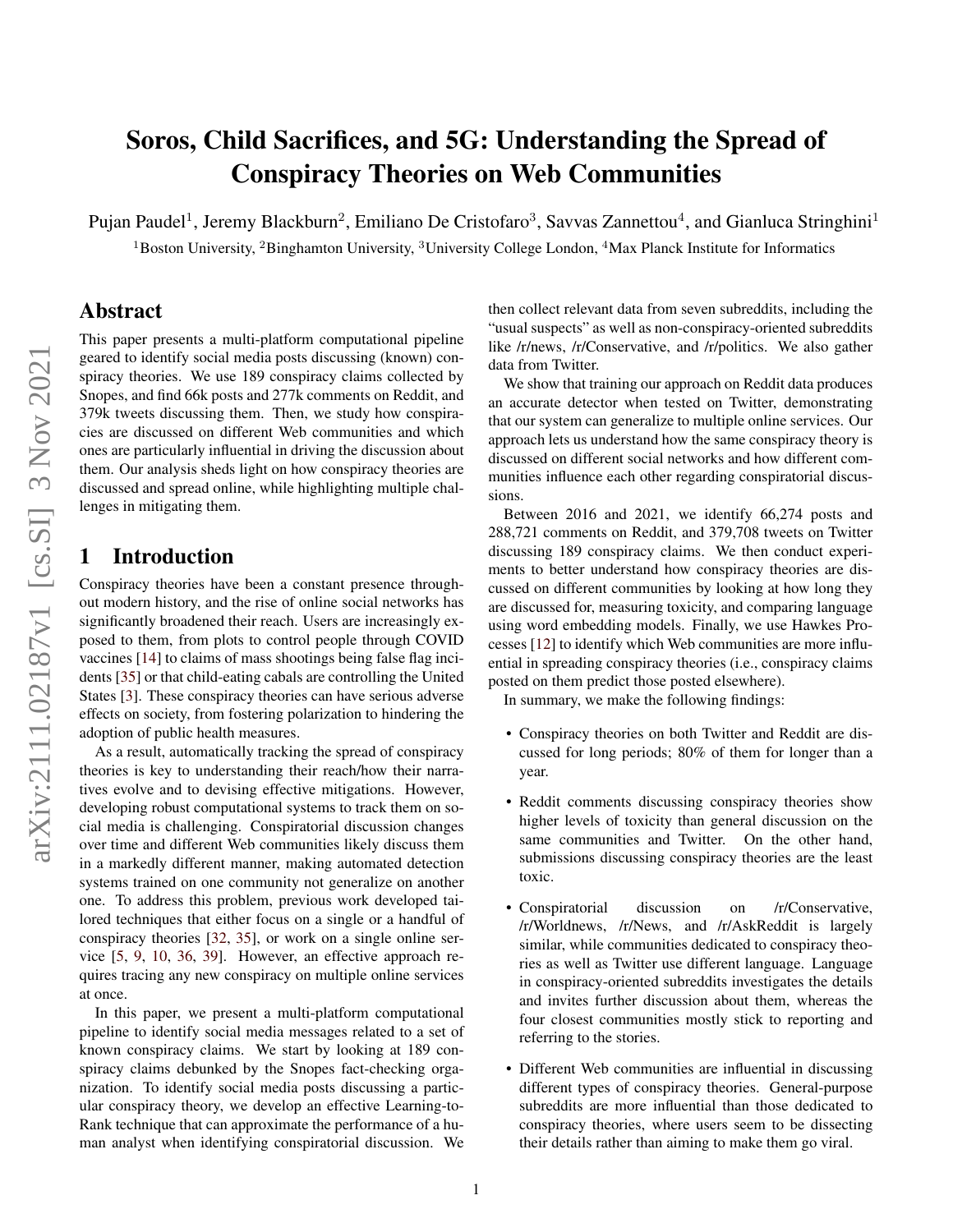Overall, our work provides a solid foundation for computational studies that aim to study conspiracy theories from a large-scale, cross-platform perspective.

# 2 Related Work

In this section, we review previous research analyzing conspiracy theories on different social media platforms.

Conspiracy theories. Conti et al. [\[9\]](#page-8-3) identified conspiracy theories on Facebook using the structural features of the information cascade. However, their approach yields a relatively low F1 score (65%). Tangherlini et al. [\[36\]](#page-9-2) developed an automated pipeline to discover conspiracy theories and the narrative frameworks surrounding them. Their work presented generative narrative frameworks on social media, focusing on two popular conspiracy theories: Pizzagate and Bridgegate.

Facebook-based measurements. Zollo et al. [\[40\]](#page-9-4) collected posts from 280K Facebook users on conspiracy-theory and science-related pages. Discussion on the former are more negative than the latter. In follow-up work, Zollo et al. [\[39\]](#page-9-3) studied how 54M Facebook users interacted with science-related and conspiracy theory news, reporting the existence of distinct community structures with highly echo-chamber-like behavior between the two communities of users. These results were somewhat confirmed, from a different perspective, by Del Vicario et al. [\[10\]](#page-8-4) through the lens of information cascade dynamics. Bessi et al. [\[5\]](#page-8-2) studied the consumption pattern of news and conspiracy theories on Facebook, reporting that polarized users contribute more to the diffusion of conspiracy theories.

Event-based measurements. Another line of work studies conspiracy theories on Twitter regarding specific events. Starbird [\[35\]](#page-9-0) performed a mixed-method analysis on the alternative media ecosystem regarding the spread of conspiracy theories about mass shooting events. She discussed how alternate media propagate and shape alternative narratives through graph analysis of the URLs being shared on Twitter. Samory et al. [\[32\]](#page-9-1) studied four tragic events (i.e., Boston marathon bombing, Sandy Hook shooting, Aurora theater shooting, and the Malaysia Airlines flight MH17 disaster) and 10 years of discussions on the primary conspiracy discussion subreddit, /r/conspiracy.

Generalized measurements. Samory et al. [\[33\]](#page-9-5) developed a scalable method to examine the nature of conspiratorial discussions in online communities. They analyzed over ten years of discussions in /r/conspiracy by building *agent-action-target* triplets in conspiratorial statements, grouping them into clusters of conspiracies, and identifying themes of conspiracy discussions. Analyzing the linguistic aspects of conspiracy communities, Klein et al. [\[17\]](#page-9-6) used topic modeling methods to reveal distinct interests of users within an online conspiracy forum.

Further, Klein et al. [\[16\]](#page-9-7) studied the social and linguistic precursors of involvement in conspiracy discussing employing a retrospective case-control study design. Their analysis reports consistent differences in usage of language between

users who eventually join the conspiracy communities and users who do not. Following a similar theme, Phadke et al. [\[27\]](#page-9-8) analyzed the factors contributing to the users joining conspiracy communities by studying longitudinal data from 56 different conspiracy communities on Reddit, finding that mutual interactions with conspiracy communities and marginalization outside the conspiracy communities play the most critical role on Reddit users joining conspiracy communities. Finally, Phadke et al. [\[26\]](#page-9-9) used a mixed-methods approach to characterize the social imaginaries in conspiracy communities and the various dimensions of their language.

Our study differs from previous work in two different ways: first, we present a generalized end-to-end pipeline starting from a list of conspiracy claims, officially debunked by Snopes (easily extendable to any other source list of claims), to analyzing the language and influence between communities surrounding the conspiracy. Second, our work studies discussion of conspiracy theories between different types of communities (conspiracy-oriented and non-conspiracy-oriented subreddits) within a social media platform and across social media platforms (Reddit and Twitter).

# 3 Methodology and Datasets

This section presents our dataset and the methodology used to identify and analyze the discussion of conspiracy theories across multiple Web communities. Our analysis pipeline consists of the following five components:

- 1. *Claim and social media data collection*: Selecting conspiracy theory claims from Snopes and identifying Web communities to search for conspiratorial discussions.
- 2. *Keyword Identification*: Extracting the keywords from conspiracy claims and learning to rank the keywords for automated extraction over the entire conspiracy claims.
- 3. *Filtered Data Extraction*: Extracting relevant posts and tweets from the extracted keywords for further analysis.
- 4. *Discussion of Conspiracies*: Analyzing the language of discussion of conspiracy theories within the platforms using word embeddings.
- 5. *Influence Estimation*: Assessing the influence Web communities have on each other wrt spreading the conspiracy theories.

#### <span id="page-1-0"></span>3.1 Claim collection and social media data

Conspiracy claims. We begin by extracting the conspiracy claims for the conspiracy theories listed by the fact-checking organization Snopes. Snopes does not present their operational definition of a conspiracy theory nor distinguish it from the different claims they investigate on their website. Following Zannettou et al. [\[38\]](#page-9-10), we use the operational definition of conspiracy theories as "stories that try to explain a situation or an event by invoking prior closely related stories: without proof, adopting an evidence-based approach relying on leaps of faiths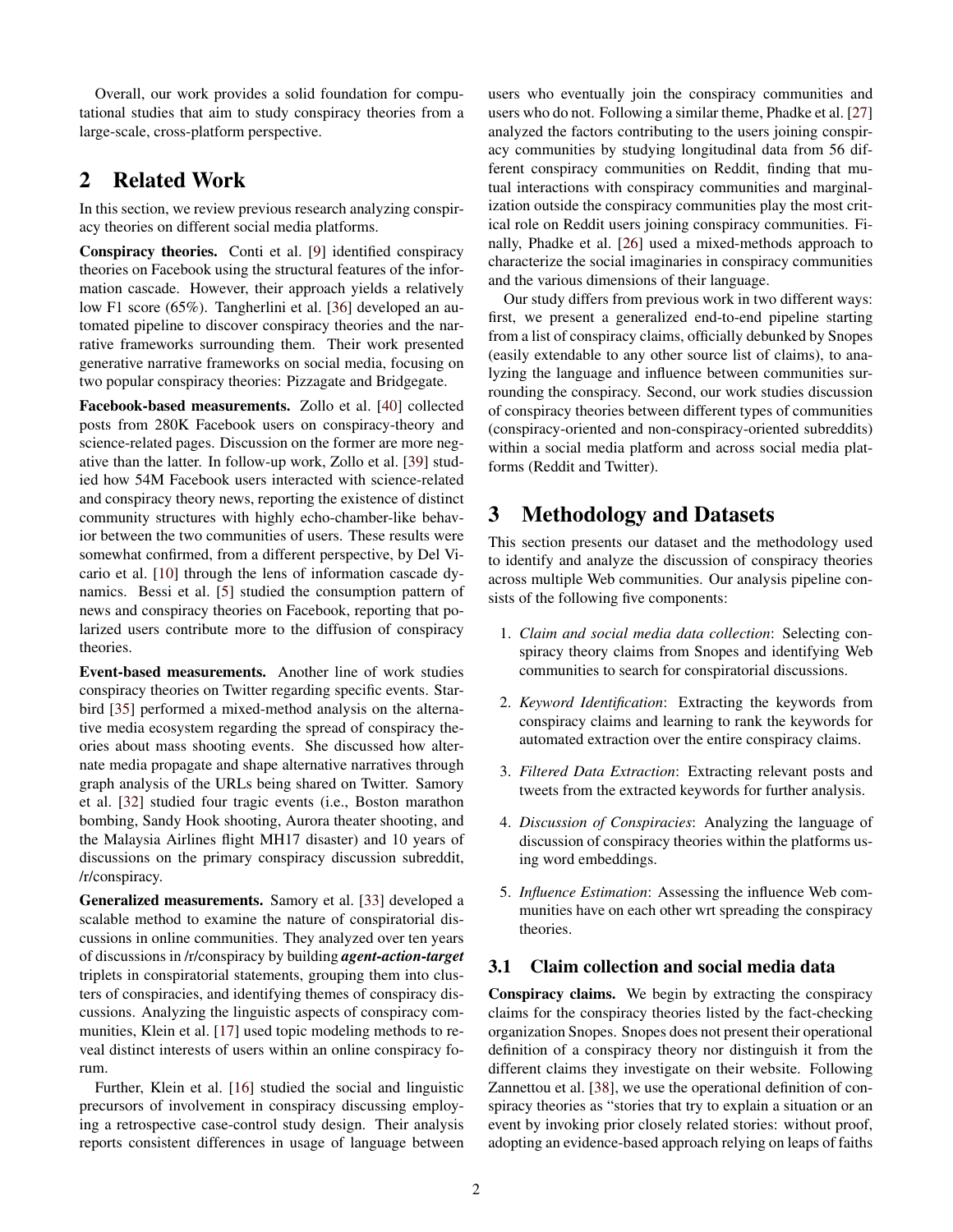to connect ambiguous actors and events." Conspiracy theories are mostly about actions of governments or influential individuals, and range from discussing "Illuminati" to false flags on mass crisis scenarios.

Conspiracy theories on Snopes are posted under the section Politics; hence, we can expect a "bias" toward political conspiracies. Every entry on Snopes includes a claim title and a subtitle section. The former is mostly framed as questions, consisting of the subject of the conspiracy, the actions that invoked the conspiracy theory, and other actors who could be affected by it. Some examples of claim titles are: "Did AT&T have a contract to audit Dominion voting systems," and "No, China is not amassing troops in Canada to invade the US." From each article in the conspiracy section, we extract the claim title as the source text. We discard subtitles, as they often ignore the primary actors of the particular conspiracy claim and are primarily used to provide additional context. Overall, we collect a total of 189 conspiracy claims in our dataset, spanning from June 2016 to April 2021.

Reddit. Reddit is a social news website and forum, made up of communities where content is socially curated and promoted by members of the community through voting. We begin our data collection with the primary conspiracy discussion community of Reddit, /r/conspiracy. We then add other subreddits that are most similar to /r/conspiracy; to do so, we rely on the work by Phadke et al. [\[27\]](#page-9-8), who identify the ancillary communities related to /r/conspiracy by calibrating a conspiracy scale on Reddit communities. We select the top 10 subreddits from [\[27\]](#page-9-8), which we collectively identify as *conspiracy-oriented communities* in the rest of this paper. Naturally, conspiracy theories might be discussed on non-conspiracy-oriented subreddits as well. Hence, we select six subreddits: /r/news, /r/worldnews, /r/democrats, /r/politics, /r/Conservative, and /r/The\_Donald as what we defined as *non-conspiracy-oriented communities*. We do so to understand the nature of discussion, and the influence of these nonconspiratorial communities.

Overall, we use the monthly dumps available from Pushshift [\[4\]](#page-8-6) to extract the Reddit data, from January 2016 to September 2021. Although conspiracy claims gathered from Snopes only span June 2016–April 2021, we also add additional time windows to let us factor in the conversation about conspiracy theories that might occur before or after Snopes publication.

Twitter. We collect tweets available through the 1% Public Streaming API between January 1, 2016, and August 31, 2021.

Ethical Considerations. We only use data published publicly on Web communities and do not interact with users in any way. As such, this research is not considered human subjects by the IRB at our institution. Nonetheless, we follow standard ethical guidelines; for example, we make no attempts to deanonymize users.

#### <span id="page-2-0"></span>3.2 Keyword Identification

As a first step, we need to identify Reddit posts and comments as well as tweets that discuss specific conspiracy claims. To

this end, we apply the Learning to Rank (LTR) technique [\[8\]](#page-8-7) to determine, given a document title (i.e., the Snopes Claim) and a document store (i.e., social media posts), the optimal set of keywords that retrieve the best results from the document store.

To train the LTR model, we begin by building a ground truth dataset for a fraction of the conspiracy claims we collected, manually labeling relevant posts and tweets. We then develop features to train the LTR model and evaluate it on unseen claims to test the model's effectiveness. We also compare our LTR model with existing keyword extraction approaches, showing that it outperforms them substantially. Finally, we use the LTR model to filter a dataset of posts that discuss the 189 conspiracy claims in our dataset, which we then use for further analysis. In the following, we describe these steps in detail.

Building ground truth annotations. We first randomly sample 50 conspiracy claims from our existing 189 Snopes claims to use as a training set for the ranking model. We refer to these claims as *initial train claims*. We then manually annotate the ground truth keywords for each conspiracy claim to use in training. For each claim, the ground truth is a set of keywords made up of terms from the conspiracy claims, which produces the most accurate set of results when queried against our Reddit dataset, optimizing for both relevance and size of results. We only use the posts data for building the ground truth to reduce the human efforts required to judge the relevance of comments; these are traditionally longer than the posts and are not self-contained (comments might require additional efforts to understand the context of the discussion).

Our ground-truth selection process is iterative. We start by initializing *base keywords*, which are two words that are part of each claim, consisting of the subject and the object of a conspiracy claim. We query the Reddit post data store with the *base keywords* and retrieve a set of results. Intuitively, the *base keywords* usually has a very broad context and will return many irrelevant results as false negatives. To evaluate the effectiveness of our keywords, we check randomly sampled 20 posts from the returned results and then adjust the *base keywords* by either adding new words from the claim or removing the words which are causing the false positives. We repeat the process until we find the most relevant set of keywords for the individual conspiracy claims. We repeat the whole process for each claims in *initial train claims*. At the end of the human annotation process, we end up with the ground truth keywords for each of the 50 conspiracy claims. This ground truth is then used to learn the ranking function to identify the best set of keywords. At the end of the process, the LTR algorithm can select the best keyword from a list of potential query terms. The potential query terms are derived from the conspiracy claims and should not require any external context. The learning model on LTR is optimized to select the ground truth we annotated as the best keyword.

Data pre-processing. We remove stopwords from the conspiracy claims while doing basic pre-processing, e.g., lowercasing text and removing punctuation marks. We break down the cleaned-up conspiracy claims to n-grams of length four, which are our potential set of query terms. We then query our Reddit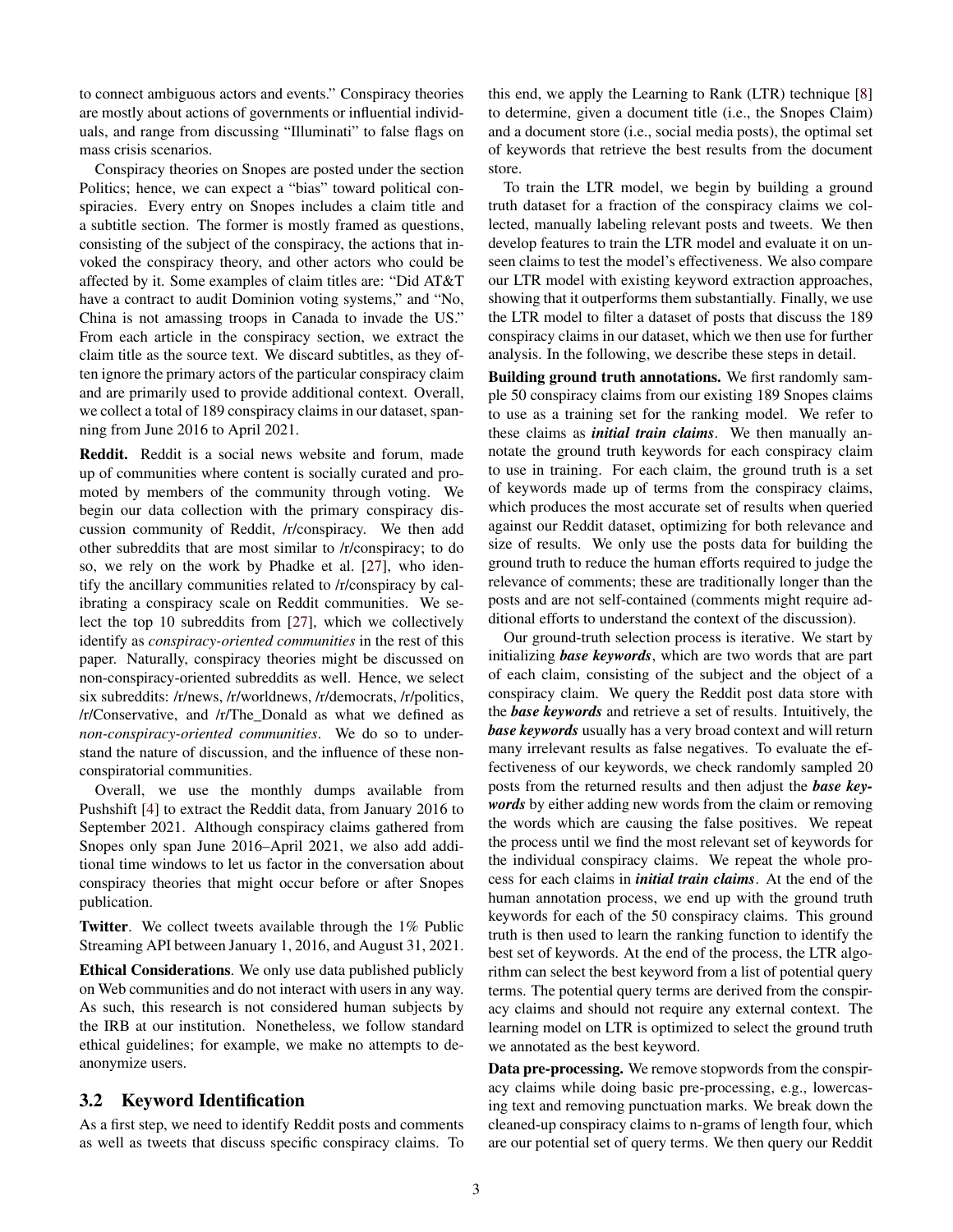data store, retrieving all the posts matching the query terms of each of the potential query terms. The results returned for the potential query terms are then used to extract our learning to rank model features, as discussed in the upcoming section.

Feature Engineering. LTR requires us to generate a dataset consisting of a query set, relevance information, and feature values to learn the ranking. The most widely used benchmark to build models based on LTR is the LETOR dataset [\[28\]](#page-9-11), which contains query sets, learning features, and labeled rankings related to the 25 million pages *GOV2* web page collection. The dataset uses 46 different features related to Web documents retrieval. We cannot directly utilize the LETOR dataset since our data store is composed of posts from microblogs (Reddit and Twitter), which are fundamentally different from Web pages. Instead, we take inspiration from the LTR dataset and develop seven features that we use in our LTR experiments. In the following, we briefly discuss these features. First, we use the term *spanning subset* to describe the oldest 20%, newest 20%, and a 10% sample from between the oldest and the latest posts results returned from the query, based on the timestamp attached with their posts.

From there, we derive seven features:

- 1. Count of the total number of hits (posts and comments) produced by the query.
- 2. The median pairwise similarity score between the entries of *spanning subset*.
- 3. The median similarity score between the entries in *spanning subset* and the conspiracy claim.
- 4. The mean pairwise similarity score between the entries of *spanning subset*.
- 5. The mean similarity score between the entries in *spanning subset* and the conspiracy claim.
- 6. The median value of the TextRank scores [\[23\]](#page-9-12) of the query terms.
- 7. The median score of the Term Frequency-Inverse Document Frequency scores [\[29\]](#page-9-13) of the query terms.

The similarity score between the set of results, and between the query and the results are calculated using the Word Mover's distance [\[18\]](#page-9-14).

Training the LTR model. We use the RankLib project, part of the Lemur Toolkit [\[25\]](#page-9-15) which includes a family of learning to rank algorithms. We use all eight algorithms implemented by Lemur (MART, RankNet, RankBoost, AdaRank, Coordinate Ascent, LambdaMART, ListNet, and Random Forests) for our experiments. To evaluate our model, we use a rank-based evaluation metric commonly used in information retrieval settings: Mean Average Precision (MAP). We choose MAP for evaluation because it is well suited for the binary nature of the rankings (a query keyword is either relevant to the conspiracy claim or not).

Due to the inherent nature of the keyword extraction problem, our dataset has many incorrect combinations (majority class) of keywords compared to one or two correct combinations (minority class) of keywords as the optimal query. For this reason, we have to use an undersampling algorithm as this imbalance caused the learning algorithms to perform very poorly. Undersampling techniques remove examples from the training dataset that belong to the majority class to reduce class distribution skew. We experiment with multiple undersampling techniques available in the *Imbalanced-learn* library [\[19\]](#page-9-16) such as the Near Miss Undersampling, Condensed Nearest Neighbor Rule Undersampling, Tomek Links Undersampling, Edited Nearest Neighbors Rule for Undersampling, among which the NearMiss-3 algorithm produced the best results. After applying NearMiss-3 to filter out the representative samples for the false query set, each conspiracy theory claim has one or two combinations of ground truth keywords and the same number of queries with the False label.

To test our LTR model, we perform 5-fold cross-validation on our ground truth. Random Forest with LambdaMART [\[6\]](#page-8-8) as the bagging ranker produces the best results. We further increase performance by performing a grid search over hyperparameters (number of leaves, number of bags, number of trees, and minimum leaf support). The 5-fold cross-validation on our ground truth using the tuned Random Forest model achieves a MAP of 0.75. As we will show later in this section, this convincingly outperforms other state-of-the-art keyword extraction approaches. We further refer to this LTR model as *initial train model*.

Validating the LTR model. The previous experiment showed that our LTR approach could train an accurate model on our training dataset. We now want to understand whether our model generalizes and can effectively identify posts related to claims that are not in the training set. To this end, we design and conduct two experiments.

In the first experiment, we select 40 additional Snopes claims not part of the ground truth set, referring to them as *reddit validation claims*. These claims were posted on Snopes after September 2020, while those from the ground-truth dataset were posted before September 2020. The output keywords for these new claims can be inferred from the previously trained model. However, they will still require their respective ground truth label to evaluate the method. Hence, we generate the ground truth for the *reddit validation claims* through the same iterative method we used for *initial train claims*. Similarly, we generate the potential query terms set for the *reddit validation claims*, following the same steps for *initial train claims*. We then query the Reddit data store and generate the feature values for candidate keywords for each claim. Finally, we perform inference on these new claims to see our trained model can identify the best set of keywords. Our model achieves a MAP of 0.782, indicating our approach effectively identifies keywords and retrieves data for previously unseen claims. Additionally, this experiment also demonstrates the efficacy of our model on a small window of discussion scenarios. The model was validated on claims produced after September 2020, which is a comparatively smaller window of discussion of the conspiracies on social media than the discussion window of conspiracies the model was initially trained on (Pre-September 2020).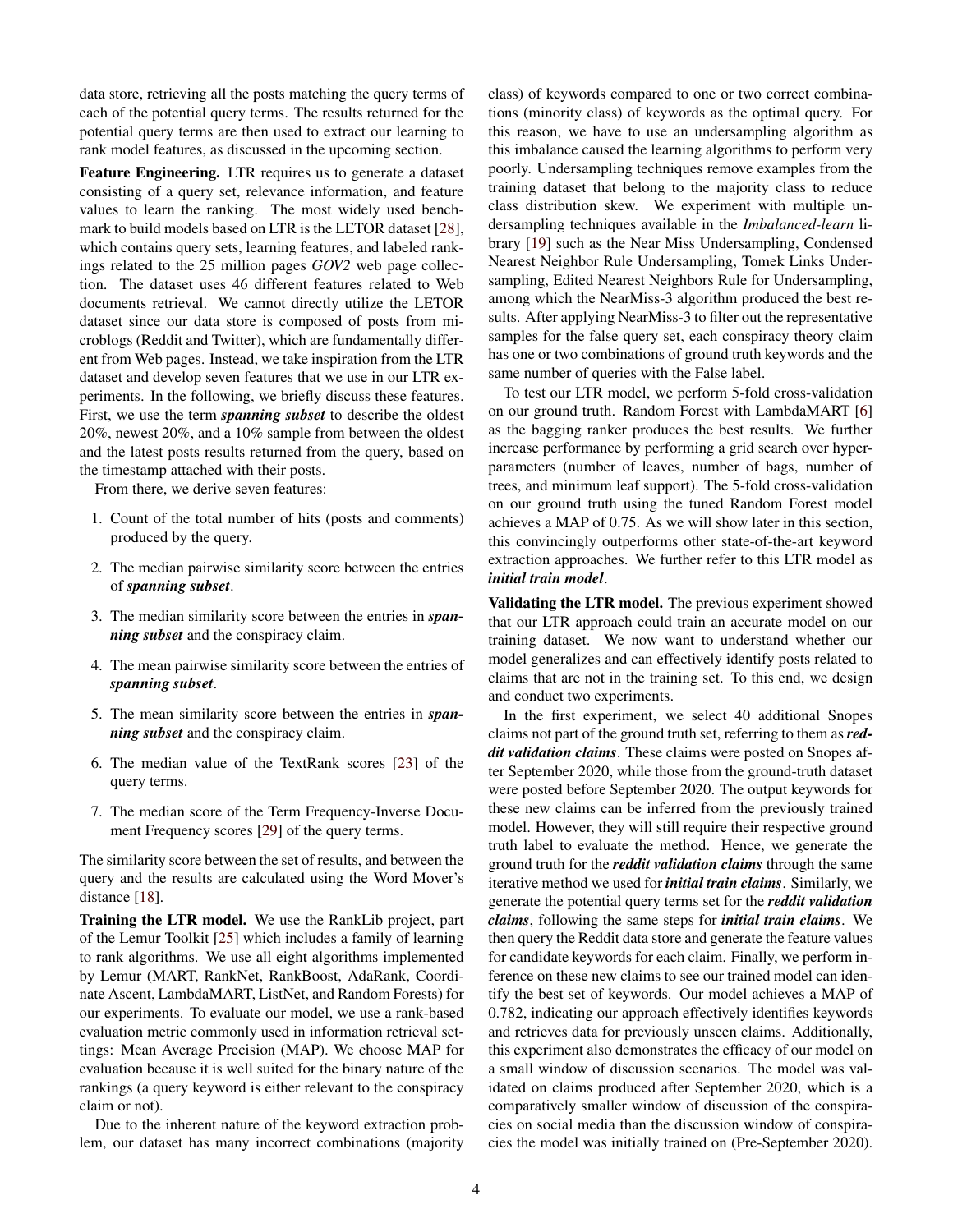<span id="page-4-0"></span>

Figure 1: Validating the performance of various keyword identification methods.

This effectiveness on small window data implies the model helps detect emerging conspiracy theory discussions early in their formation on social media. Finally, since we have the ground truth of 40 additional Snopes claims from *reddit validation claims*, we expand our training set to a total of 90 claims, which we call *expanded claims*. We retrain a new LTR model on the *expanded claims*, which we refer to further as *expanded model*.

In the second experiment, we aim to verify the learned model is not biased towards the social media platform it was trained on (i.e., Reddit) and can be applied to cross-platform detection of conspiracy theories. To this end, we draw 40 new claims that were not a part of training the *expanded model* and call them *twitter validation claims*. Following the same steps as for the *initial train claims* and *reddit validation claims*, we generate the potential query terms set for the *twitter validation claims*, query the Twitter dataset, and generate the feature values for each of the candidate keywords for the claim. Note we previously generated the features from results queried on Reddit for validation, while we build the features from results queried on Twitter for this experiment. We use the previously trained *expanded model* model for inference on the *twitter validation claims*. This experiment achieves a MAP of 0.794, showing that our LTR model is portable to other platforms.

Comparison with other keyword extraction methods. While we showed that our LTR model effectively identifies a set of keywords that allows us to retrieve accurate posts based on a conspiracy claim, other keyword extraction algorithms have been proposed by the research community to achieve similar tasks. We, therefore, compare our approach with the two state-of-the-art keyword extraction algorithms, YAKE [\[7\]](#page-8-9), and KeyBERT [\[11\]](#page-8-10).

We compare the keyword extraction methods on *expanded claims*, which consists of 90 conspiracy claims. The results of our comparison are illustrated in Figure [1](#page-4-0) where we compare the percentage of valid results returned by the keywords returned from the different algorithms, including our LTR model. Yake and KeyBert perform well only for a small number of claims, and the quality of their results drops dramatically the more claims they analyze. On the other hand, our approach achieves a similar performance as the manual process that we followed to build ground truth, demonstrating that our

technique is ideal for identifying conspiracy theory posts in the wild.

Extracting conspiracy posts from our dataset. After training our LTR model and validating its performance on ranking experiments with the other methods, we run it on the remaining 49 conspiracy claims to get the best set of keywords for the unannotated claims. After applying the keywords, we obtain 66,724 total posts (33,285 from conspiracy-oriented subreddits and 33,439 from non-conspiracy-oriented subreddits) and 288,721 total comments (38,186 from conspiracy-oriented subreddits and 250,535 from non-conspiracy-oriented subreddits) from Reddit, and 379,708 tweets from Twitter.

Looking at the discussion on Twitter, the average number of tweets per conspiracy theory is 994, the median is 124, and the standard deviation is 2968. Similarly, the conspiracyoriented subreddits have an average of 149 posts per conspiracy theory, with a median of 60 and a standard deviation of 220 posts. The conspiracy-oriented subreddits have an average of 149.25 comments per conspiracy discussion, with the median being 34, and the standard deviation is 290. In contrast, the non-conspiracy-oriented subreddits have an average of 830 comments per conspiracy claim, with a median value of 123 comments, and a standard deviation of 1945. In contrast, the non-conspiracy-oriented subreddits have an average of 830 comments per conspiracy claim, with a median value of 123 comments and a standard deviation of 1945.

#### <span id="page-4-1"></span>3.3 Discussion of Conspiracies

Language of conspiracy discussion between communities. After extracting the dataset of relevant conspiracy posts, we aim to study how the conspiracy theories are discussed on the different Web communities. To this end, we study the similarity of the language used by different communities to discuss the same conspiracy theories. We train a separate Word2Vec model [\[24\]](#page-9-17) for each conspiracy claim for each Web community. We use the skip-gram model to train word embeddings, shallow neural networks aiming to predict the context of a specific word. To train them, we use the full corpus (both posts and comments) about a conspiracy claim for each Web community, and all tweets for Twitter. That is, each conspiracy claim will have eight different trained word2vec models.

We extract the vector embedding of the identified query keywords and compare their cosine similarity. We align the pairwise vector embeddings by using the Procrustes matrix alignment method [\[31\]](#page-9-18) to compare vector similarity of the same word across two different models. Since there are multiple keywords as part of the query set associated with a conspiracy claim, we compute the average of the cosine similarities across all keywords identified by our LTR model. The results of this experiment are discussed in Section [5.](#page-5-0)

#### 3.4 Influence Estimation between Communities

Next, we study the temporal nature of the conspiracy discussions on the Web communities and in particular, the influence multiple communities have on each other in this context. First, we create a time series capturing the cascades of each con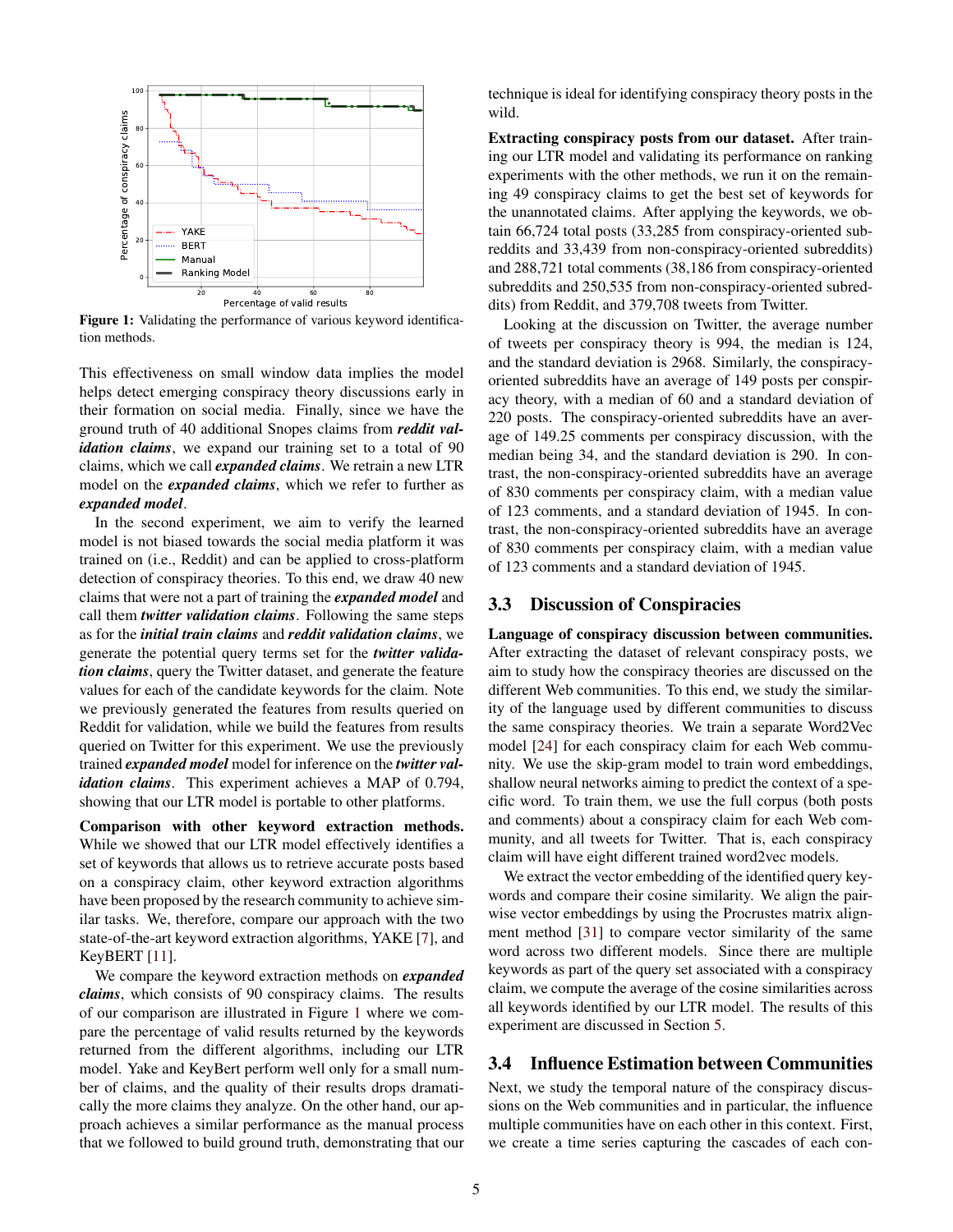spiracy claim per Web community. Then, we model the influence between Web communities using a statistical framework known as Hawkes Processes [\[12\]](#page-8-5). Hawkes Processes can be used to quantify the influence of each Web community on the others to the discussion of conspiracy theories.

In this paper, we follow three steps to calculate influence between communities using Hawkes Processes:

- For each claim, we extract the posts, comments, and tweets discussing it and build a time series for each community. We consider each community as a separate process.
- We fit a Hawkes model for each conspiracy claim by following the approach discussed in ,[\[20,](#page-9-19) [21\]](#page-9-20) which uses Gibbs sampling to infer the parameters of models from the data. The approach that we follow automatically samples the background rates and the shape of the impulse responses between the processes.
- After calculating the influence that each community has on the others for each claim, we aggregate this influence to study the normalized influence for each community. We focused on the normalized influence since the total number of conspiracy discussions happening in each community might be different; hence the normalized influence gives us an approximation of the "efficiency" of a community to influence other communities. This allows us to understand what communities are particularly influential in spreading different types of conspiracy theories.

# 4 General Characterization

In this section, we first analyze how long conspiracy theories are discussed on social media. We then look at the toxicity of language used to discuss them, comparing it to the general discussion on the same Web communities.

Lifespan. We define the lifespan of a conspiracy theory as the duration between the first appearance of a conspiracy discussion and the latest appearance on the respective Reddit and Twitter datasets. In Figure [2,](#page-6-0) we plot the Complementary Cumulative Distribution Function (CCDF) of the lifespan of conspiracy theories (in months) being discussed on both Reddit and Twitter. Conspiracy theories have a similar lifespan on both Reddit and Twitter. The vast majority of conspiracy theories are discussed for longer than a year (84.78% on Reddit and 82.85% on Twitter), with 29.79% on Reddit and 25.65% on Twitter being discussed for more than five years.

Toxicity of posts and comments. We use Google's Perspective API [\[1\]](#page-8-11) to measure the toxicity of the discussion surrounding the conspiracy theories. We use the *Severe Toxicity* model to characterize this aspect since previous work found it more reliable and less prone to "false positives" when measuring toxic speech [\[3,](#page-8-1) [13,](#page-8-12) [30\]](#page-9-21).

For Reddit, we separate the posts and the comments discussing conspiracy theories. We also retrieve the comments replying to Reddit submissions of conspiracy theories to understand the toxicity of interaction of these discussions. We measure the Perspective score for these comments separately and refer to them as *Conspiracy Submission Comments*. [1](#page-5-1)

For Twitter, we look at the Severe Toxicity score for tweets that discussed conspiracy theories and were detected from the method discussed in Section [3.2.](#page-2-0) To compare the toxicity measures against a baseline, we sample the same number of random posts and comments from the non-conspiracy-oriented subreddits discussed in Section [3.1.](#page-1-0)

Figure [3](#page-6-0) reports the cumulative distribution function (CDF) of the distribution of Severe Toxicity scores for our datasets. We observe that the comments about conspiracy theories are the most toxic, and by a large margin. Interestingly, while comments discussing conspiracy theories are more toxic than the general baseline, the same is not true for posts or tweets. We can also observe that the baseline posts and comments are very close to each other in terms of the distribution of toxicity. In contrast, there is a substantial gap between the toxicity score of comments and posts. The discussion on Twitter is also very close to the discussion on non-conspiracy-oriented subreddits but happens to be more toxic than the conspiracy posts themselves. Finally, we observe that the *Conspiracy Submission Comments* happen to be more toxic than the posts under which the discussion happens but are far less toxic than the comments discussing conspiracy.

We assess the differences between these distributions by running a two-sample Kolmogorov-Smirnov (KS) test [\[22\]](#page-9-22). We first compare the toxicity score in conspiracy posts and comments to the baseline set of posts and comments. We find that the differences between the following distributions are statistically significant at the  $p < 0.001$  level: conspiracy posts compared to the baseline posts (*D*=0.207), conspiracy comments compared to the baseline comments(*D*=0.137). As for conspiracy posts, and comments we have statistically significant differences between the distribution of conspiracy posts and comments ( $p < 0.001$ ,  $D=0.337$ ). We also find that the toxicity scores of comments discussing conspiracy and conspiracy submission comments are statistically different ( $p < 0.001$ ,  $D=0.151$ ). Finally, we find that the differences between the conspiracy posts and comments compared with the tweets discussing conspiracy are statistically significant ( $p < 0.001$ ), and so are conspiracy posts and tweets (*D*=0.221), and conspiracy comments and tweets (*D*=0.160).

Takeaways. In summary, we find that conspiracy theories on both Twitter and Reddit are discussed for long periods, with over 80% of conspiracy theories on both platforms being discussed for over a year. We find that Reddit comments discussing conspiracy theories are more toxic than general discussions. While Reddit posts and tweets show closer toxicity to general posts, they still present statistically significant differences compared to the baseline.

# <span id="page-5-0"></span>5 Language Analysis

As mentioned in Section [3.3,](#page-4-1) we want to understand whether different communities discuss conspiracy theories differently.

<span id="page-5-1"></span><sup>&</sup>lt;sup>1</sup>These comments may or may not include the keywords related to the conspiracy claim from the submission.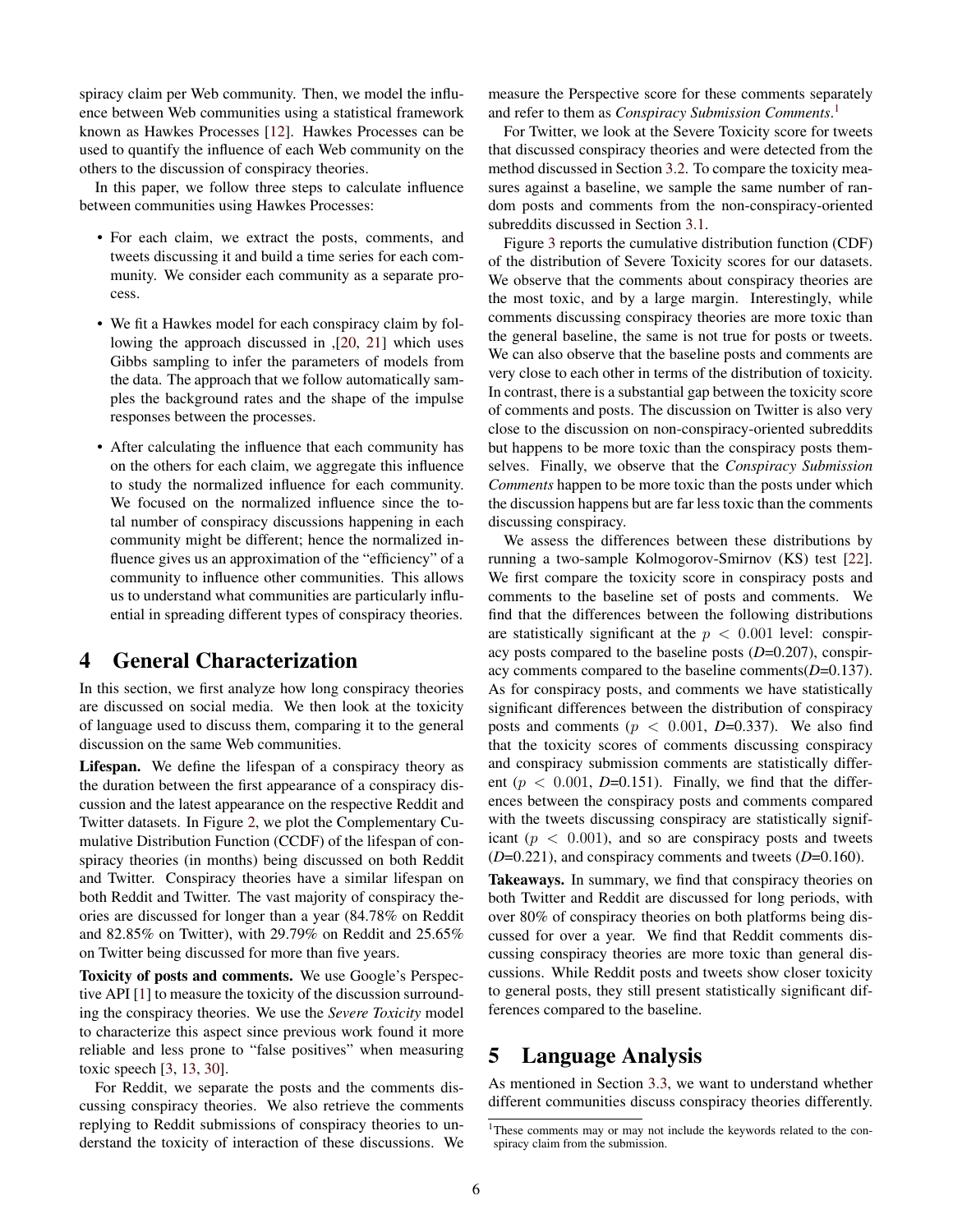<span id="page-6-0"></span>

Figure 2: Duration of discussion of conspiracy on platforms.



Figure 3: Distribution of Severe Toxicity score for conspiracy discussions.



Figure 4: Discussion similarity between Web communities.

For each claim, we take the word embedding model calculated for each community and compute the pairwise cosine similarity between all community pairs. We then average these values across all claims and build a heatmap of the average similarity of conspiracy discussion in Web communities in Figure [4.](#page-6-0)

We observe that, on average, conspiracy-oriented subreddits are the least similar to other communities with respect to language. Discussion on Twitter maintains close similarity to the discussions across other non-conspiracy-oriented subreddits. There are four subreddits (/r/AskReddit, /r/news, /r/worldnews, and /r/Conservative) which stand out as the most similar to each other with average cosine similarity higher than 0.9. The most similar remaining subreddits are /r/The\_Donald, /r/politics, with an average similarity score of 0.66 between them. We also note that /r/AskReddit, which advertises itself as a "place to ask and answer thought-provoking questions," is much closer to /r/news, /r/worldnews than the conspiracyoriented communities. Upon further investigation, some representative examples of conspiracy discussion occurring on /r/AskReddit are:

- "can someone explain the supposed murder of vince foster by hillary clinton?"
- "trump's birther place ? donald trump was born in the country of pakistan and not in the united states is it true ? how."
- "is the child rape lawsuit against trump real or fake news?"

This implies that the discussion on /r/AskReddit is relatively shallow, mostly bringing up the news snippets from those news-based communities and asking if the claim is true or false. This is in stark contrast to the more investigative and exploratory discussion of claims that happens in conspiracyoriented subreddits.

Takeaways. On Reddit, the discussion on /r/news, /r/worldnews, and /r/Conservative are closest to each other, while conspiracy-focused subreddits tend to show discussion that is further away. This is also discussed in some selected case studies presented in the next section.

<span id="page-6-2"></span>

Figure 5: Normalized Influence estimation: All conspiracies.

# 6 Influence Estimation

We start by looking at the normalized influence<sup>[2](#page-6-1)</sup> for each community for all the claims in our dataset; see Figure [5.](#page-6-2) Note that /r/Conservative is by far the community with more influence on others, followed by /r/worldnews, /r/news, and /r/AskReddit. In particular, /r/Conservative has the biggest influence on Twitter, indicating that the members of this subreddits are actively spreading conspiracy theories on that platform. Conspiracy-oriented subreddits have a lower external influence, perhaps indicating that their users are mainly focused on dissecting conspiracy theories rather than spreading them to other communities. Interestingly, Twitter has a much lower external influence than the other subreddits under study, which could be attributed to the much larger size of the platform compared to other communities. The large size of the platform could explain the lower external influence of Twitter.

Next, we are interested in investigating whether different communities are influential in spreading different types of conspiracy theories. Based on our dataset, we select conspiracy claims that belong to three topics: Hillary Clinton (42 claims), Donald Trump (22 claims), and Covid-19 (44 claims). Note

<span id="page-6-1"></span> $2$ The total external influence is the sum of the normalized influence from a single source community to the rest of the platforms, and can amount to more than 100%.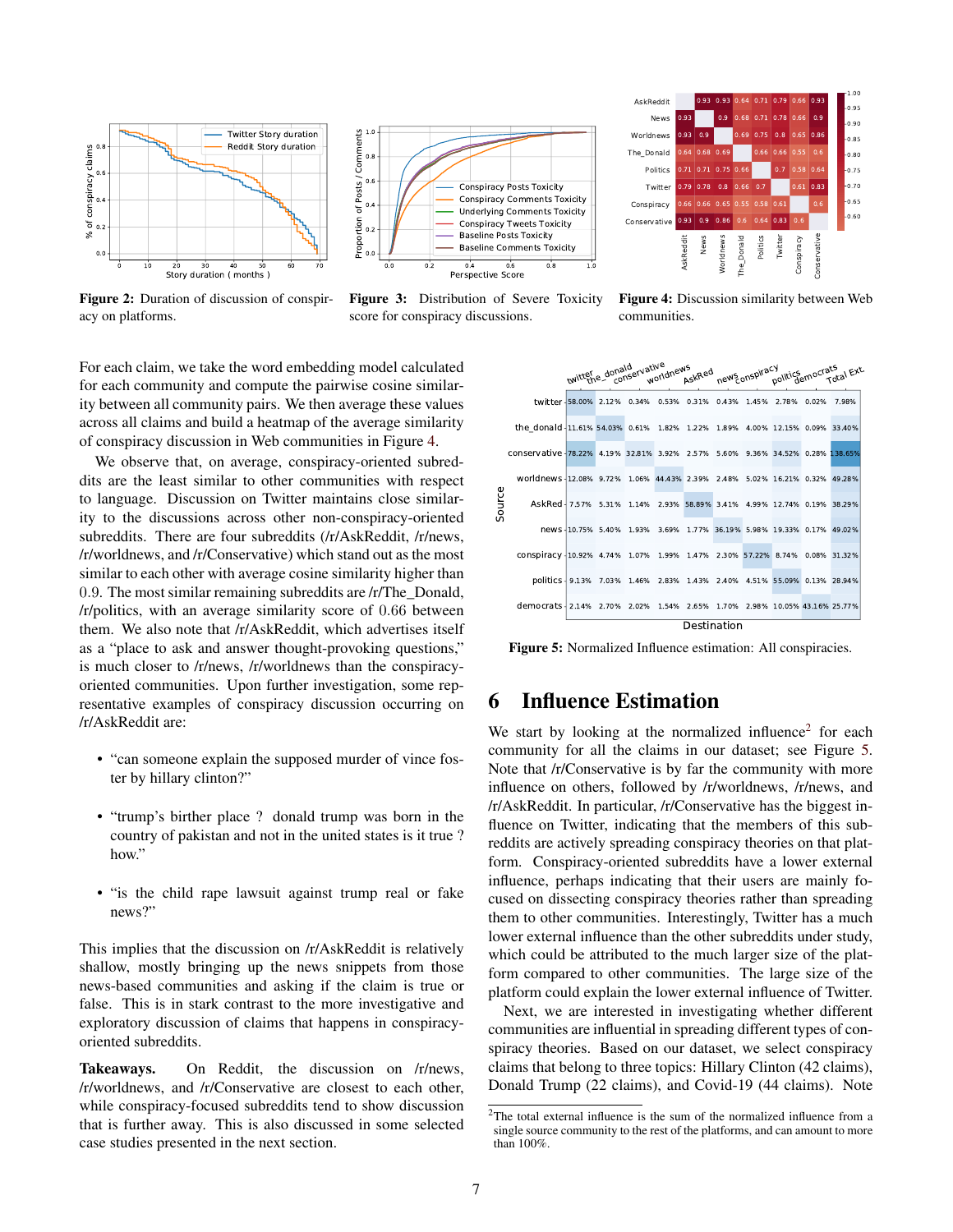that we do not include /r/The\_Donald community while computing the normalized influence for Covid-19 related claims because the subreddit was banned on June 29, 2020, which makes understanding Covid-19 related conspiracy on the community not possible.

Figure [6](#page-8-13) shows the normalized influence for each community regarding conspiracies related to Hillary Clinton. /r/news has the most external influence for this type of conspiracy. This is interesting because this subreddit is not dedicated to conspiracy discussion but rather to discussing news in general, yet, it is highly influential in spreading conspiracy theories externally to other platforms. The second most influential Web community is /r/Conservative, which is perhaps expected since supporters of a political party have incentives in discrediting the candidate from the other party.

Figure [7](#page-8-13) reports the normalized influence for each Web community regarding Donald Trump-related conspiracies. Here we observe that the same trend as Clinton conspiracies does not hold: /r/Conservative is by far the most influential community in spreading Donald Trump-related conspiracies, with a particularly outsized influence on Twitter (209.9%) /r/Democrats, which could have an interest in discrediting Trump as a political opponent, actually have the second-lowest external influence after Twitter. We observe that /r/The\_Donald is more influential in spreading Clinton-related conspiracies (44.81%), and much less influential for Trumprelated ones (18.85%). This might be indicative of the motivation of the community to actively smear and spread false rumors about Donald Trump's detractors/political opponents during the presidential election as well as a general avoidance of discussing conspiracies that paint in a bad light.

Finally, Figure [8](#page-8-13) illustrates the normalized influence of different Web communities with regards to Covid-19 related conspiracy theories; /r/worldnews is the most influential community, followed by /r/politics. Both communities have an outsized influence on Twitter (165.68% and 76.90%, respectively). This indicates that communities dedicated to general news discussion are fertile breeding grounds for the spread of conspiracies.

Case Studies: Qualitative Discourse Analysis. While we find that /r/conservative, /r/worldnews, and /r/news are the most influential communities in spreading conspiracy theories, the actual discourse used in these communities may be different from the rest of the communities that we study, as the results in Section [5](#page-5-0) seem to suggest. To confirm this, we perform a qualitative analysis of two conspiracy theories for which /r/politics, /r/news, and /r/worldnews are the most influential. The first conspiracy theory states that *Rep. Marjorie Taylor Greene said that "Jewish Lasers" caused California wildfires*, while the second one states that *Cesar Sayoc*<sup>[3](#page-7-0)</sup> *was a lifelong Democrat who only recently covered his van in Trump Stickers*. Our qualitative analysis finds that /r/news, /r/politics, and /r/worldnews merely report on the conspiracy theories without delving into the details. Looking at Twitter, we find that the platform users are mostly critical of the conspiracies and the

actors spreading them. Conversely, more politically polarized communities (e.g., /r/The\_Donald) primarily discuss the conspiracy to defend the actors involved in it. Finally, we find that the conspiracy-oriented subreddits discuss the conspiracies in greater detail, investigating the claim from a neutral and investigative angle. Examples of comments from the various communities we studied can be found in the Appendix (omitted due to space reasons).

Takeaways. Our first finding is that non-conspiracy-oriented subreddits like /r/Conservative, /r/news, and /r/worldnews emerge as the most influential communities in spreading conspiracy theories and conspiracy dedicated communities are not as influential. When we consider these results together with the findings from Section [5,](#page-5-0) they further reinforce that conspiracy-oriented subreddits mainly act as echo chambers when discussing conspiracy theories.

We also find that different communities are influential in spreading conspiracy theories on different topics. While /r/news is the most influential subreddits for conspiracies related to Hillary Clinton, /r/conservative is the most influential for conspiracy theories related to Donald Trump. Interestingly, /r/democrats is the least influential subreddit when discussing these conspiracies. When looking at Covid-19 related conspiracies, /r/worldnews and /r/politics are the two most influential subreddits in spreading them. This is quite alarming as it highlights that mainstream news communities play a major role in spreading health-related conspiracy theories.

Finally, a qualitative analysis of selected case studies shows that the detailed breakdown of the conspiracy theories happens away from the most influential communities, which are primarily limited to reporting related events.

# 7 Discussion and Conclusion

This paper presented a computational pipeline based on Learning-to-Rank to identify online posts discussing a set of known conspiracy theories. We used it to collect Twitter and Reddit discussion for a set of 189 known conspiracy theories identified by Snopes, finding hundreds of thousands Reddit submissions, comments, and tweets discussing them. We make two main findings in how these conspiracies are discussed and spread on Web communities.

First, we find that there are quantitative differences in how conspiracy-oriented and more mainstream-oriented communities discuss conspiracy theories. In short, conspiracy-oriented communities are very clearly involved in investigative and exploratory discussion; i.e., they are actively engaged in developing the theories, while more non-conspiracy-oriented communities primarily discuss conspiracy theories at a much higher level. Second, we find that conspiracy-oriented communities themselves have relatively little influence concerning the overall spread of conspiracy theories. Instead, the spread is mainly driven by more mainstream communities (e.g., /r/worldnews in the case of COVID-19 conspiracies).

In conjunction, these two findings have profound implications. Our findings contribute to the growing body of evidence that simple solutions like banning/deplatforming wor-

<span id="page-7-0"></span><sup>&</sup>lt;sup>3</sup>A person who sent pipe bombs to Democratic officials in 2020.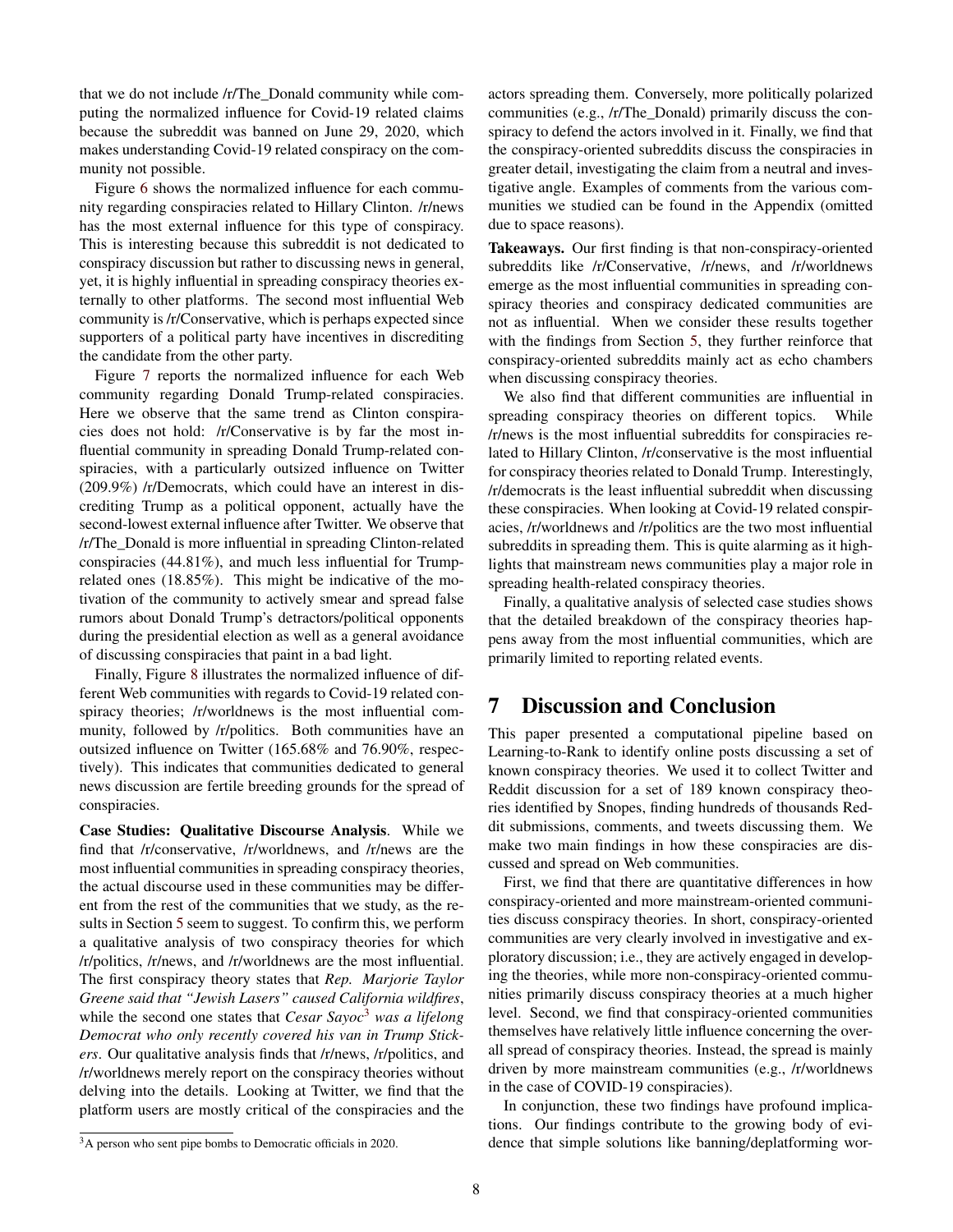<span id="page-8-13"></span>

Clinton related conspiracies.

Trump related conspiracies.

Figure 6: Normalized Influence estimation: Figure 7: Normalized Influence estimation: Figure 8: Normalized Influence estimation: Covid-19 related conspiracies.

rying communities may not be as effective as they would seem at first glance [\[2,](#page-8-14) [13,](#page-8-12) [15\]](#page-8-15). For conspiracy theories, in particular, our results show that most of them are not driven by the communities with an evident devotion to them. While conspiracyoriented communities go deeper into the claims, they are relatively isolated with little influence outside their sphere. This implies that the net effect of removing them would be minimal, at least in terms of quashing the prevalence of their discussion elsewhere.

This leads to the obvious question: what *is* a good solution for this class of problems? While we provide a data-driven method to *detect* the discussion of conspiracy theories, alas, this does not say much about to *do* about them. That said, we do have promising suggestions for future work. First, if hard moderation techniques are employed, our findings suggest that they should also target communities that use conspiratorial claims to push an agenda. Although these are not actively involved in the creation of conspiracy theories, a good case can be made that they are *weaponizing* them. Moreover, early research results indicate that soft moderation techniques might help mitigate the spread of disinformation [\[34,](#page-9-23) [37\]](#page-9-24), and our method could be used to automate the use of these techniques. For instance, it could be integrated into Reddit's automod bot to post a warning under conspiracy theory-related discussion.

Acknowledgments. This work was supported by the National Science Foundation under grants CNS-1942610, IIS-2046590, CNS-2114407, and CNS-2114411, a grant from the Media Analysis Ecosystems Group, and the UK's National Research Centre on Privacy, Harm Reduction, and Adversarial Influence Online (REPHRAIN, UKRI grant: EP/V011189/1).

### References

- <span id="page-8-11"></span>[1] Perspective api. [https://www.perspectiveapi.com/.](https://www.perspectiveapi.com/)
- <span id="page-8-14"></span>[2] S. Ali, M. H. Saeed, E. Aldreabi, J. Blackburn, E. De Cristofaro, S. Zannettou, and G. Stringhini. Understanding the effect of deplatforming on social networks. In *ACM Web Science Conference*, 2021.
- <span id="page-8-1"></span>[3] M. Aliapoulios, A. Papasavva, C. Ballard, E. De Cristofaro, G. Stringhini, S. Zannettou, and J. Blackburn. The gospel according to q: Understanding the qanon conspiracy

from the perspective of canonical information. *arXiv preprint arXiv:2101.08750*, 2021.

- <span id="page-8-6"></span>[4] J. Baumgartner, S. Zannettou, B. Keegan, M. Squire, and J. Blackburn. The pushshift reddit dataset. In *Proceedings of the international AAAI conference on web and social media*, volume 14, pages 830–839, 2020.
- <span id="page-8-2"></span>[5] A. Bessi, M. Coletto, G. A. Davidescu, A. Scala, G. Caldarelli, and W. Quattrociocchi. Science vs conspiracy: Collective narratives in the age of misinformation. *PloS one*, 10(2):e0118093, 2015.
- <span id="page-8-8"></span>[6] C. J. Burges. From ranknet to lambdarank to lambdamart: An overview. *Learning*, 11(23-581):81, 2010.
- <span id="page-8-9"></span>[7] R. Campos, V. Mangaravite, A. Pasquali, A. M. Jorge, C. Nunes, and A. Jatowt. Yake! collection-independent automatic keyword extractor. In *European Conference on Information Retrieval*, pages 806–810. Springer, 2018.
- <span id="page-8-7"></span>[8] Z. Cao, T. Qin, T.-Y. Liu, M.-F. Tsai, and H. Li. Learning to rank: from pairwise approach to listwise approach. In *Proceedings of the 24th international conference on Machine learning*, pages 129–136, 2007.
- <span id="page-8-3"></span>[9] M. Conti, D. Lain, R. Lazzeretti, G. Lovisotto, and W. Quattrociocchi. It's always april fools' day!: On the difficulty of social network misinformation classification via propagation features. In *2017 IEEE Workshop on Information Forensics and Security (WIFS)*, pages 1–6. IEEE, 2017.
- <span id="page-8-4"></span>[10] M. Del Vicario, A. Bessi, F. Zollo, F. Petroni, A. Scala, G. Caldarelli, H. E. Stanley, and W. Quattrociocchi. The spreading of misinformation online. *Proceedings of the National Academy of Sciences*, 113(3):554–559, 2016.
- <span id="page-8-10"></span>[11] M. Grootendorst. Keybert: Minimal keyword extraction with bert., 2020.
- <span id="page-8-5"></span>[12] A. G. Hawkes. Spectra of some self-exciting and mutually exciting point processes. *Biometrika*, 58(1):83–90, 1971.
- <span id="page-8-12"></span>[13] M. Horta Ribeiro, S. Jhaver, S. Zannettou, J. Blackburn, G. Stringhini, E. De Cristofaro, and R. West. Do platform migrations compromise content moderation? evidence from r/the\_donald and r/incels. *Proceedings of the ACM on Human-Computer Interaction*, (CSCW2):1–24, Oct 2021.
- <span id="page-8-0"></span>[14] A. M. Jamison, D. A. Broniatowski, M. Dredze, A. Sangraula, M. C. Smith, and S. C. Quinn. Not just conspiracy theories: Vaccine opponents and proponents add to the covid-19 'infodemic'on twitter. *Harvard Kennedy School Misinformation Review*, 2020.
- <span id="page-8-15"></span>[15] S. Jhaver, C. Boylston, D. Yang, and A. Bruckman. Evaluating the effectiveness of deplatforming as a moderation strategy on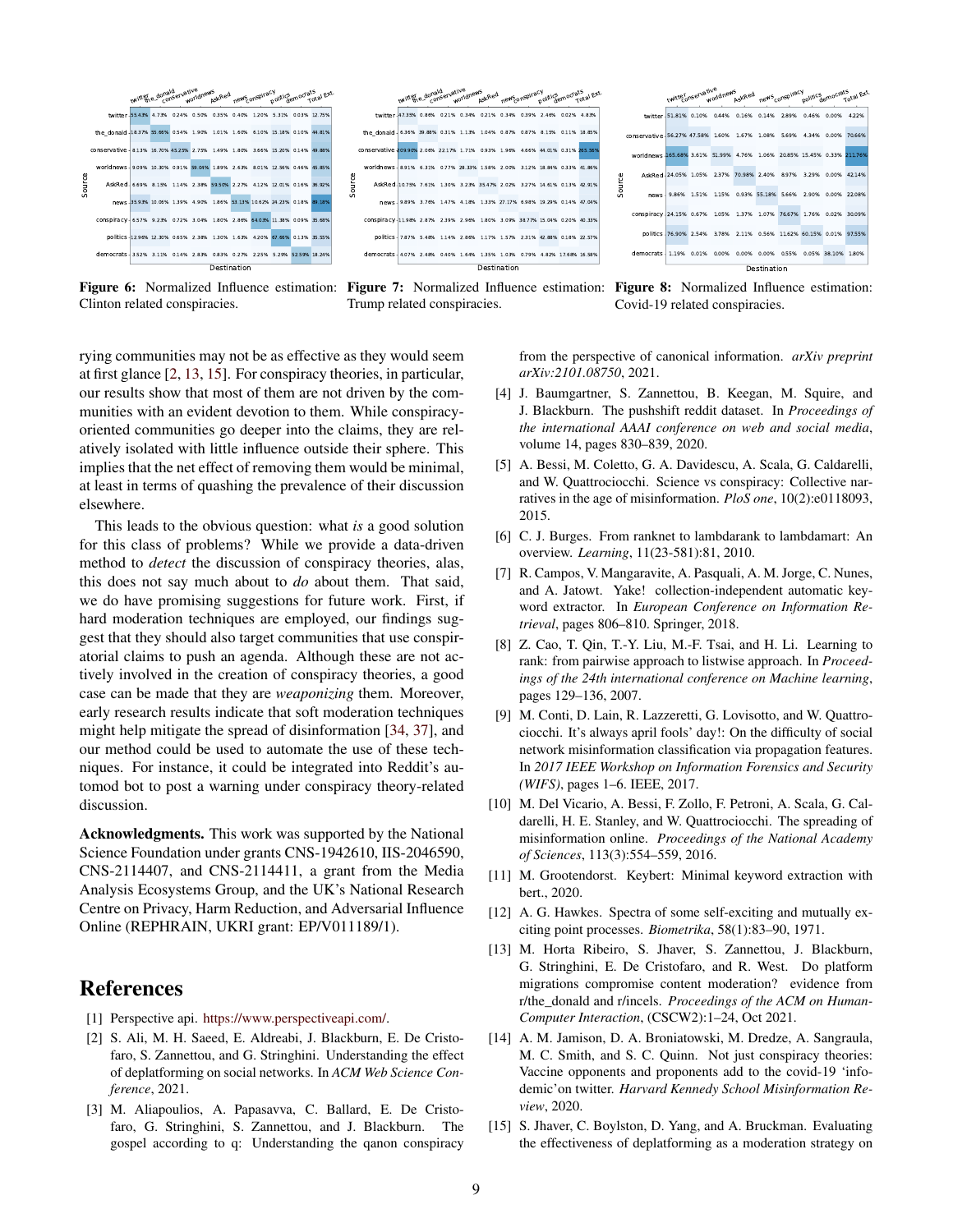twitter. *Proc. ACM Hum.-Comput. Interact*, 2021.

- <span id="page-9-7"></span>[16] C. Klein, P. Clutton, and A. G. Dunn. Pathways to conspiracy: The social and linguistic precursors of involvement in reddit's conspiracy theory forum. *PloS one*, 14(11):e0225098, 2019.
- <span id="page-9-6"></span>[17] C. Klein, P. Clutton, and V. Polito. Topic modeling reveals distinct interests within an online conspiracy forum. *Frontiers in psychology*, 9:189, 2018.
- <span id="page-9-14"></span>[18] M. Kusner, Y. Sun, N. Kolkin, and K. Weinberger. From word embeddings to document distances. In *International conference on machine learning*, pages 957–966. PMLR, 2015.
- <span id="page-9-16"></span>[19] G. Lemaître, F. Nogueira, and C. K. Aridas. Imbalanced-learn: A python toolbox to tackle the curse of imbalanced datasets in machine learning. *The Journal of Machine Learning Research*, 18(1):559–563, 2017.
- <span id="page-9-19"></span>[20] S. Linderman and R. Adams. Discovering latent network structure in point process data. In *International Conference on Machine Learning*, pages 1413–1421. PMLR, 2014.
- <span id="page-9-20"></span>[21] S. W. Linderman and R. P. Adams. Scalable bayesian inference for excitatory point process networks. *arXiv preprint arXiv:1507.03228*, 2015.
- <span id="page-9-22"></span>[22] B. W. Lindgren. *Statistical theory*. 1993.
- <span id="page-9-12"></span>[23] R. Mihalcea and P. Tarau. Textrank: Bringing order into text. In *Proceedings of the 2004 conference on empirical methods in natural language processing*, pages 404–411, 2004.
- <span id="page-9-17"></span>[24] T. Mikolov, I. Sutskever, K. Chen, G. S. Corrado, and J. Dean. Distributed representations of words and phrases and their compositionality. In *Advances in neural information processing systems*, pages 3111–3119, 2013.
- <span id="page-9-15"></span>[25] P. Ogilvie and J. Callan. Experiments using the lemur toolkit. In *TREC*, volume 1, pages 103–108, 2001.
- <span id="page-9-9"></span>[26] S. Phadke, M. Samory, and T. Mitra. Characterizing social imaginaries and self-disclosures of dissonance in online conspiracy discussion communities. *Proceedings of the ACM on Human-Computer Interaction*, 2021.
- <span id="page-9-8"></span>[27] S. Phadke, M. Samory, and T. Mitra. What makes people join conspiracy communities? role of social factors in conspiracy engagement. *Proceedings of the ACM on Human-Computer Interaction*, 4(CSCW3):1–30, 2021.
- <span id="page-9-11"></span>[28] T. Qin, T.-Y. Liu, J. Xu, and H. Li. Letor: A benchmark collection for research on learning to rank for information retrieval. *Information Retrieval*, 13(4):346–374, 2010.
- <span id="page-9-13"></span>[29] J. Ramos et al. Using tf-idf to determine word relevance in document queries. In *Proceedings of the first instructional conference on machine learning*, volume 242, pages 29–48. Citeseer, 2003.
- <span id="page-9-21"></span>[30] M. H. Ribeiro, J. Blackburn, B. Bradlyn, E. De Cristofaro, G. Stringhini, S. Long, S. Greenberg, and S. Zannettou. The evolution of the manosphere across the web. In *Proceedings of the International AAAI Conference on Web and Social Media*, volume 15, pages 196–207, 2021.
- <span id="page-9-18"></span>[31] A. Ross. Procrustes analysis. *Course report, Department of Computer Science and Engineering, University of South Carolina*, 26, 2004.
- <span id="page-9-1"></span>[32] M. Samory and T. Mitra. Conspiracies online: User discussions in a conspiracy community following dramatic events. In *Proceedings of the International AAAI Conference on Web and Social Media*, volume 12, 2018.
- <span id="page-9-5"></span>[33] M. Samory and T. Mitra. 'the government spies using our webcams' the language of conspiracy theories in online discus-

sions. *Proceedings of the ACM on Human-Computer Interaction*, 2(CSCW):1–24, 2018.

- <span id="page-9-23"></span>[34] F. Sharevski, R. Alsaadi, P. Jachim, and E. Pieroni. Misinformation warning labels: Twitter's soft moderation effects on covid-19 vaccine belief echoes. *arXiv preprint arXiv:2104.00779*, 2021.
- <span id="page-9-0"></span>[35] K. Starbird. Examining the alternative media ecosystem through the production of alternative narratives of mass shooting events on twitter. In *Proceedings of the International AAAI Conference on Web and Social Media*, volume 11, 2017.
- <span id="page-9-2"></span>[36] T. R. Tangherlini, S. Shahsavari, B. Shahbazi, E. Ebrahimzadeh, and V. Roychowdhury. An automated pipeline for the discovery of conspiracy and conspiracy theory narrative frameworks: Bridgegate, pizzagate and storytelling on the web. *PloS one*, 15(6):e0233879, 2020.
- <span id="page-9-24"></span>[37] S. Zannettou. "i won the election!": An empirical analysis of soft moderation interventions on twitter. In *AAAI International Conference on Web and Social Media (ICWSM)*, 2021.
- <span id="page-9-10"></span>[38] S. Zannettou, M. Sirivianos, J. Blackburn, and N. Kourtellis. The web of false information: Rumors, fake news, hoaxes, clickbait, and various other shenanigans. *Journal of Data and Information Quality (JDIQ)*, 11(3):1–37, 2019.
- <span id="page-9-3"></span>[39] F. Zollo, A. Bessi, M. Del Vicario, A. Scala, G. Caldarelli, L. Shekhtman, S. Havlin, and W. Quattrociocchi. Debunking in a world of tribes. *PloS one*, 12(7):e0181821, 2017.
- <span id="page-9-4"></span>[40] F. Zollo, P. K. Novak, M. Del Vicario, A. Bessi, I. Mozetič, A. Scala, G. Caldarelli, and W. Quattrociocchi. Emotional dynamics in the age of misinformation. *PloS one*, 10(9):e0138740, 2015.

# A Case Studies

### A.1 Case Study 1: Did Rep. Marjorie Taylor Greene Say 'Jewish Lasers' Caused California Wildfires?

Most influential community: /r/politics, /r/news.

#### A.1.1 /r/politics, /r/news

We first study how the subreddits which had the most influence in the discussion of the given conspiracy theory; /r/politics, and /r/news discuss the conspiracy. We find that the discussion in these most influential subreddits is happening mostly on the line of bringing up the incident, and not going into the details of it trying to further discuss it. A few posts sampled from the community discussing the conspiracy theory follows:

- marjorie taylor greene penned conspiracy theory that a laser beam from space started deadly 2018 california wildfire
- marjorie taylor greene spread false theory that jews started camp fire with space laser

#### A.1.2 Conspiracy-oriented Communities

While in the case of conspiracy-oriented communities, we observe that the discussions try to examine the conspiracy in depth; from both sides, about a neutral, investigative discourse.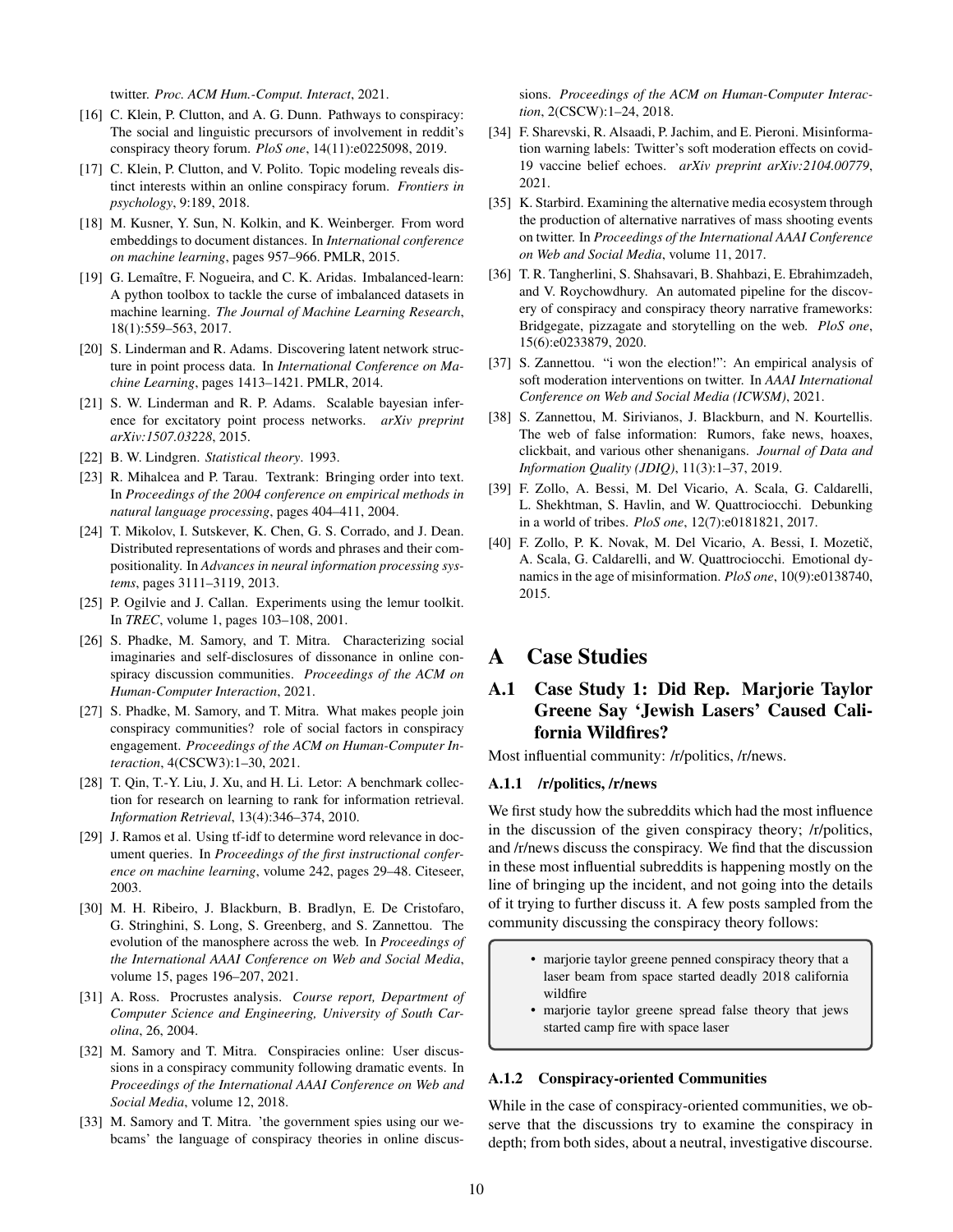The discussion in this community attempts to examine the stupidity of the claim, as well as calls to examine it further with more introspection; despite how bizarre it might be. A few posts sampled from the community discussing the conspiracy theory follows:

- strange: it works for me you can always just google it the gist of it is: "jewish" space laser refers to a conspiracy theory about an in orbit space laser possibly created by rothschild inc that is allegedly responsible for the california wildfires the theory was notably purported by congresswoman marjorie taylor greene in a 2018 facebook post
- What's weird is i tried to look for the origin of her claims she's jumping to conclusions and making pretty wild connections but [never explicitly says anything about jewish space lasers, (https://www newsweek com/marjorie taylor greene jewish space laser mockery 1565325) in her 2018 fb post. I'm not trying to defend her: she's nucking futs: but unless i'm missing something i don't see where the jewish space laser meme came from
- fun fact: not once did margorie taylor greene say anything about "jewish space lasers" in her comment: she was wondering if people who claimed to see lasers starting the fire were actually seeing a mistargeted beam from a satellite made by a company called solaren ...

#### A.1.3 Twitter

We see the discussion regarding the conspiracy in Twitter play out interestingly, and differently than other platforms. The discourse points towards being critical of the person who spread the conspiracy, and trying to hold them accountable if the actors of the conspiracy claim ( Marjorie Taylor Green in this instance) are present on the platform. They also invoke the conspiracy theory on other remotely relatable incidents, and due to the nature of the platform allowing them to do so; often confronting the actor directly about the conspiracy they spread. A few posts sampled from the community discussing the conspiracy theory follow:

- I don't disagree. But taking advice from someone who didn't know about the holocaust and thinks Jewish space lasers start wildfires probably isn't great parenting.
- Hey: remember that time you said a Jewish space laser started the CA wildfires?
- Perhaps the woman who thinks wildfires are set by Jewish space lasers shouldn't be lecturing an epidemiologist on what measures are effective against the spread of an epidemic. Sit down: stay in your lane.

# A.2 Case Study 2: Was Cesar Sayoc a Lifelong Democrat Who "Recently" Covered His Van in Trump Stickers?

Most influential community: /r/worldnews.

#### A.2.1 /r/worldnews

As we can see, the discourse nature in the community seems to be heavily focused regarding reporting of the news incidents, and the emerging details of the case. The new details seem to be adding up to the common theme towards blaming Trump for the incident. A few posts sampled from the community discussing the conspiracy theory follows:

- suspected maga bomber id'd as 'native american trump supporter' cesar sayoc.
- pro trump mail bomb suspect cesar sayoc held without bail after new york court hearing
- pipe bomb suspect cesar sayoc describes trump rallies as 'new found drug'
- maga bomber cesar sayoc was radicalized by trump and fox news before terror plot: lawyer says

#### A.2.2 /r/The\_Donald

Analyzing how the discussion plays out in this community is particularly interesting as this subreddit is comprised primarily of Trump supporters. We discovered that, as expected, the discussions were heavily communicating the idea that Trump shouldn't be meddled in the whole incident, as he is not responsible for violence someone else started. Strikingly different from other communities blaming Trump, the discussion in this community is trying to defend him, and criticize the general public reaction of how the mainstream media has falsely involved Trump on the whole story. A few posts sampled from the community discussing the conspiracy theory follows:

- just like james t hodgkinson: the anti trump bernie fan who tried to massacre republican congressmen: apparent trump fan cesar sayoc is clearly mentally ill bernie wasn't to blame for hodgkinson's actions: and trump isn't to blame for sayoc's actions
- everything you wanted to know about cesar sayoc yes: he appears to be a trump fan if he's guilty: he did nothing violent; he's one bad apple out of how many millions of us?
- clare lopez on twitter: more background on sayoc just doesn't add up lots more investigation needed! cesar sayoc: maga bomber, facebook betrays democrat trump infiltrator: anti gop posts

#### A.2.3 Conspiracy-oriented communities

We find that discussion in the conspiracy-oriented communities regarding this conspiracy is very Trump critical, and discuss how his speech and actions are indirectly inciting violence. A few posts sampled from the community discussing the conspiracy theory follows: